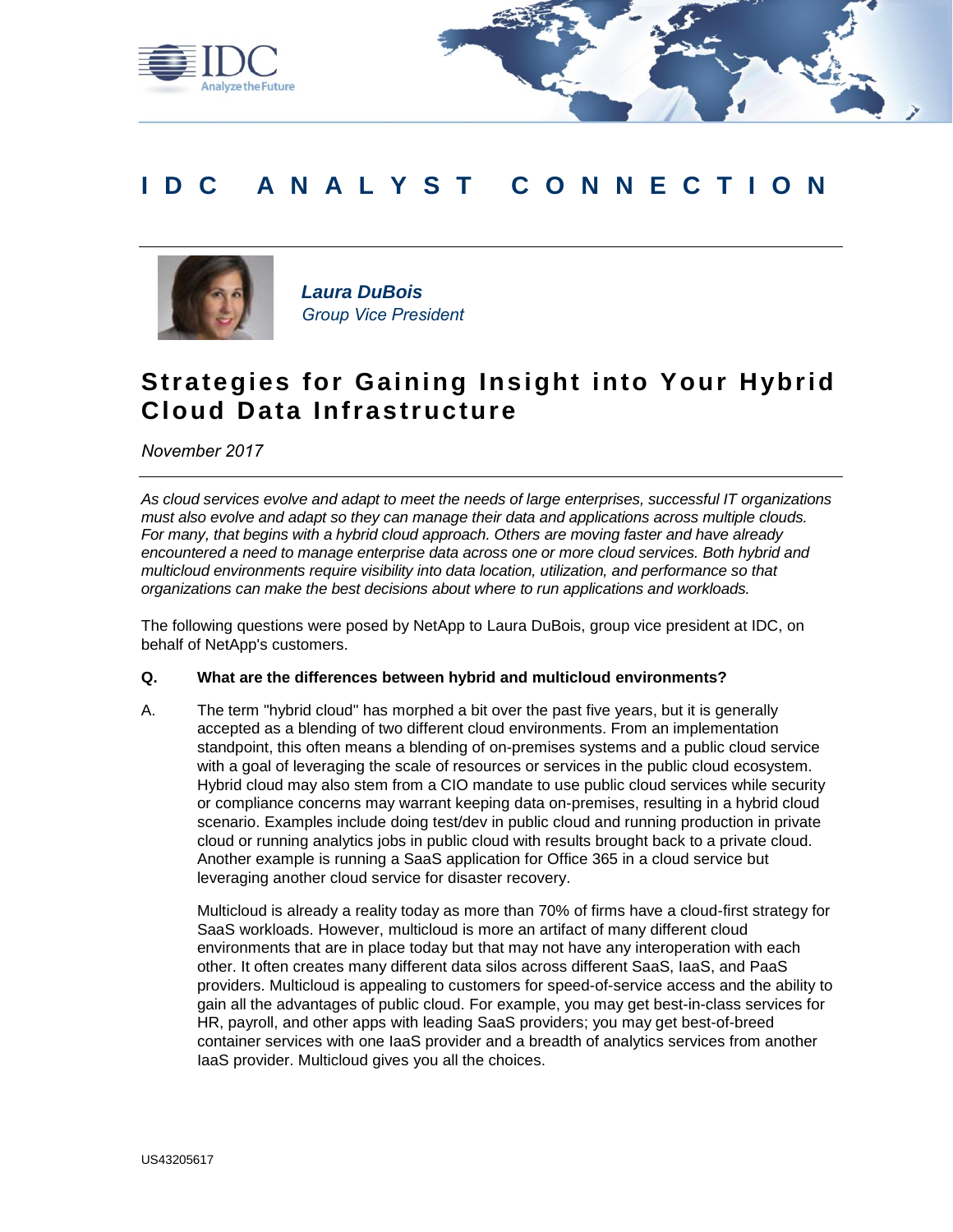But most customers quickly become concerned with placing all their data with one provider without having a second source somewhere — either on-premises or maybe with another provider. Hence, multicloud often moves to hybrid cloud. Further, given the rate of innovation and change in public cloud services, the ability to leverage cost, performance, and servicelevel agreement (SLA) advantages across providers is also a critical motivation.

This ultimately gets to the end state of hybrid cloud, which is seamless and transparent workload, data, microservice, and customer portability between and across cloud environments — both private and public. However, to effectively achieve this end state requires the ecosystem to have a common set of APIs and infrastructure services with the right level of workload and data abstraction to enable true portability.

And while a workload with a lighter footprint might be portable, data itself is far less so. Data is often said to have "mass" and "gravity," which means that it can be difficult to move data to a new location once it reaches a certain size — even over the fastest networks. Because of these barriers to mobility, data is increasingly becoming geodistributed to satisfy an increasingly global customer and stakeholder environment.

### **Q. What infrastructure management challenges do you see surfacing as IT organizations embrace and deploy hybrid cloud environments?**

A. Challenges stem from first identifying which workloads can and should be moved to the cloud and then mapping the performance characteristics and SLAs of those on-premises workloads to the right service class and instance type. This has resulted in managed cloud service offerings to help with the transition of a workload from on-premises to public cloud as well as investments in tools to help profile workload baselines. We also see customers using a number of multicloud management solutions to help identify and triage runaway cloud costs.

Part of understanding cloud costs includes understanding the service and instance types, such as spot versus reserved instances, as well as data volume and egress fees. As data continues to grow, storage consumption also increases. Thus, identifying orphan assets and managing capacity and usage against planned projections becomes critical. All these challenges, from SLA and performance management to cost optimization and planning, span both on-premises and public cloud infrastructures. For firms to get a holistic picture of infrastructure costs, management solutions need to work across the entire hybrid cloud environment.

### **Q. How do data governance and control factor into an organization's cloud decision-making process?**

A. The "right" data placement is paramount to complying with regulatory mandates, ensuring application response time based on customer location, and optimizing infrastructure costs.

Regulations such as GDPR as well as industry-specific mandates are increasingly stipulating where data can reside. I recently met with a company that does oil exploration, characterization, drilling, production, and processing in over 80 countries. Although the company is a large multinational, its data is collected across a vast array of oil rigs and source sites and must remain within each local country. Organizations face the increasingly common challenge of maintaining data in the country in which it originated. This has resulted in the need for prescribed geographic placement and verification of primary and copy data.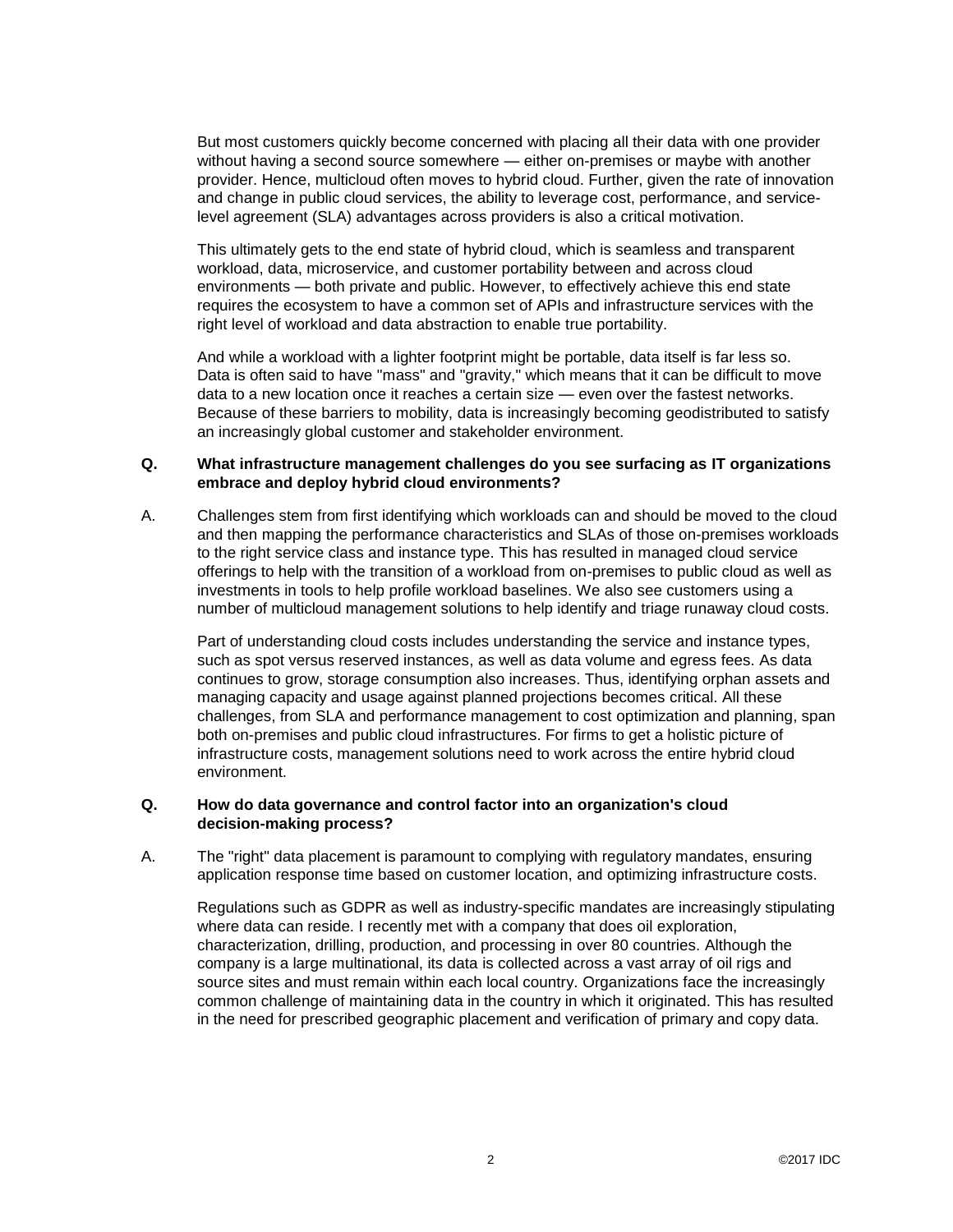The second factor driving data locality is around application and data response time. For example, mobile applications used by customers across geographies need the same level of data access in New York as in China. This requires the geographic dispersal of the application and the data. With these applications, data is dispersed across geographies as well to ensure faster data access.

The last factor driving data locality is the optimization of infrastructure costs. This means placing colder or dark data on higher-density, less expensive tiers, while an active working set is placed locally in memory and closest to the processor.

As mentioned previously, the use of public cloud IaaS starts out with predictable costs, but this soon changes. Over time, it's common for bills to go well beyond what has been planned and budgeted for by organizations. This unexpected increase in costs often relates to egress fees. While there are strategies to mitigate these unexpected costs, it takes discipline and centralized oversight to implement and realize the benefits of the various approaches. Further, the use of IaaS commonly spans accounts and teams, which has made achieving centralized visibility a challenge. This has given rise to many different cloud management tools for cloud service costing and optimization as well as improvements by IaaS providers themselves. Of course, cloud costs are only part of the equation. You also need insight into on-premises costs.

IT organizations are investing in management tools and hybrid cloud offerings to incorporate cloud costs and provide showback or billback to the business units. But an accurate cost picture must also include administrative, facilities, network, and power and cooling costs to get a complete cloud cost accounting picture.

### **Q. What recommendations do you have for IT leaders who need to maintain control of their data as it becomes spread across hybrid and multicloud environments?**

A. The first step needs to be an accurate and holistic picture of all your workloads and data. I refer to these as data maps that include discovery and visualization but should also include understanding of the data, key data owners and custodians, level of sensitivity of the data, data integration sources and targets, API controls, and so forth. Having this holistic picture serves as the foundation for beginning to implement a common control strategy. Then you want to consider what your controls are, and these should span security, privacy, retention, disposition, access, permissions, and so on. It is really the responsibility of IT operations to implement this level of data control. However, it is up to constituents such as lines of business, data owners, legal, security, and HR to assign business rules for how data is secured, retained, disposed of, or otherwise controlled.

With a clear picture of the data maps, IT can then begin to think about managing the workload associated with the data. This workload is likely abstracted as a virtual machine or maybe even a container with a persistent volume. This abstraction gives the workload greater portability, and this is where consideration of running the workload in a public or private cloud begins. The existing workload already has set SLAs defined with the business. If not, users have come to expect a certain level of availability and performance even if an SLA has not been defined. So you want to benchmark throughput, IOPS, latency, and availability metrics in the current environment and ensure that moving the workload to the new cloud environment leads to results that are as good as or better than those associated with the previous environment.

Assuming the workload is easily moved from a traditional three-tier infrastructure architecture to a public cloud IaaS service, operations teams must monitor cost and performance over time and ensure the workload is placed on the correct computing and I/O tier or service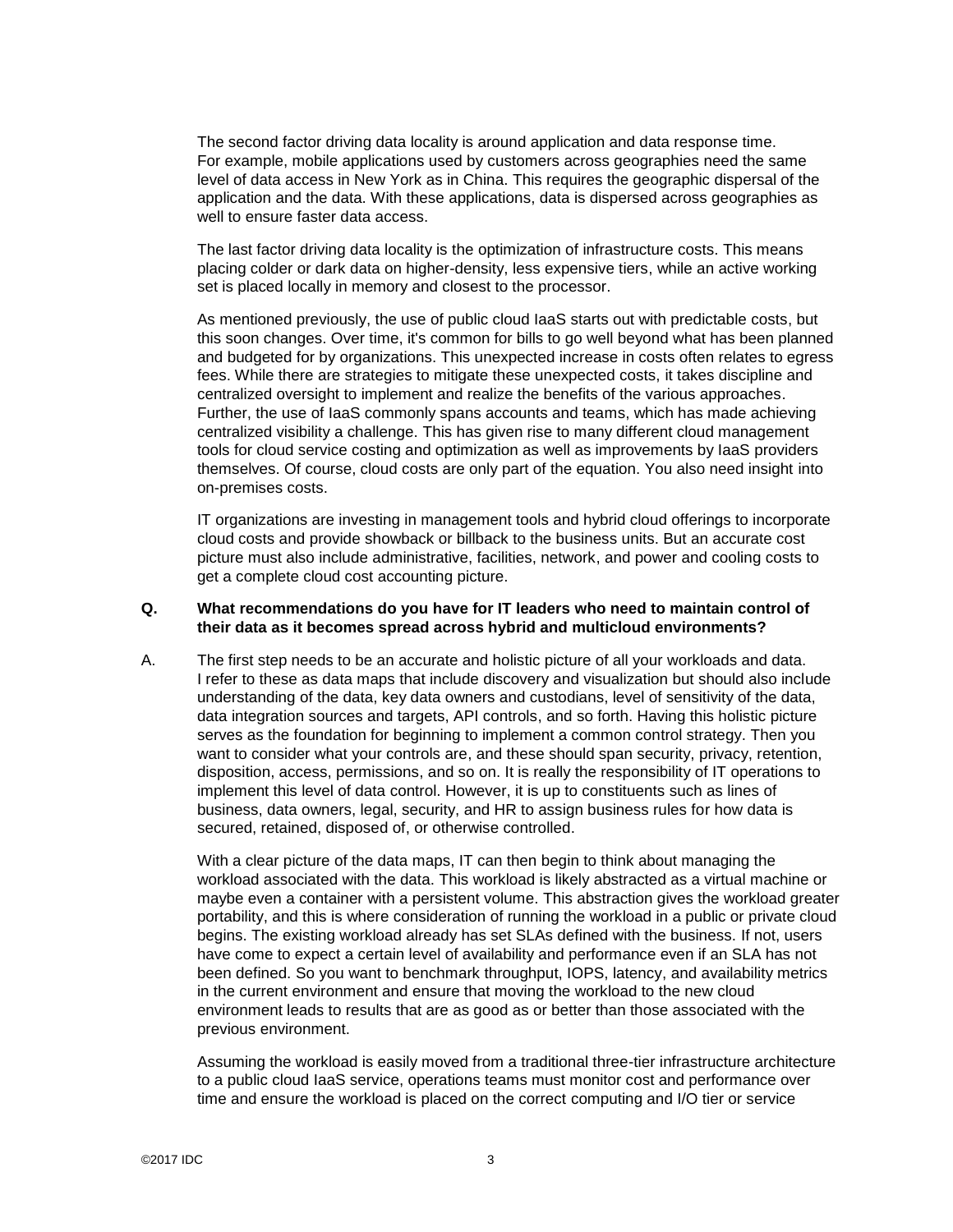instance. There are tools you should evaluate that provide a dashboard spanning on-premises and clouds. These tools not only collect and report on environments but also use predictive analytics to develop a data-driven approach to managing your infrastructure.

## **Q. Can new technologies, such as analytics and machine learning, be used to help IT teams manage and control data sprawl?**

A. Artificial intelligence (AI) and machine learning, a subset of the larger discipline of AI, are really going to transform enterprise infrastructure and business processes. Machine learning involves the design and creation of systems that can learn based on the data they collect. AI algorithms will be able to review and understand log files throughout the IT infrastructure in ways that are impossible with traditional collection and analysis methods today. AI will be able to predict a system crash or component failure minutes or hours before a human might notice anything was wrong. In this regard, AI holds great promise with its ability to learn patterns in networks, devices, and systems and decode deviations that could reveal problems before an event occurs or detect in-progress cyberattacks.

AI will become integrated into public and private cloud architectures where machine learning is used to transition data seamlessly between infrastructure tiers and cloud environments without human intervention. Automated data movement across heterogeneous infrastructure, effective utilization of current assets in conjunction with public cloud adoption, and automation of provisioning and repetitive tasks will lead to a reduction in infrastructure capex and opex. Data will be analyzed, and logic engines will automate the data movement. Organizations will also be able to more effectively utilize infrastructure resources, from processors to memory and persistence. Further, as IoT progresses, the amount of unstructured machine data created will far exceed our ability to make sense of it with current analytical methods. Organizations will use AI to mine billions of data points for actionable insights, which will be valuable for incremental revenue streams and competitive differentiation.

Ultimately, AI will drive self-configurable and self-healing infrastructure, improving productivity and eliminating processes prone to human errors. An example is intelligent network automation using network virtualization platforms such as Cisco's ACI and VMware's NSX. Often customers do not know what policies they should implement because they do not have enough insight into what is happening on their network. By leveraging machine learning, customers will benefit from the ability of the system to make recommendations on optimal policies to implement. Analytics is the first step in the journey, while automation will be the next step to enhance overall productivity and accuracy.

#### A B O U T T H I S A N A L Y S T

*Laura DuBois serves as group vice president for IDC's cloud IaaS, computing platforms, storage, and system infrastructure software research, quarterly trackers, end-user research as well as advisory services and consulting projects. She leads research spanning topics such as IoT, cloud computing, SaaS infrastructure services, software-defined infrastructure, and the impact of machine learning and artificial intelligence on enterprise infrastructure.*

## A B O U T T H I S P U B L I C A T I O N

This publication was produced by IDC Custom Solutions. The opinion, analysis, and research results presented herein are drawn from more detailed research and analysis independently conducted and published by IDC, unless specific vendor sponsorship is noted. IDC Custom Solutions makes IDC content available in a wide range of formats for distribution by various companies. A license to distribute IDC content does not imply endorsement of or opinion about the licensee.